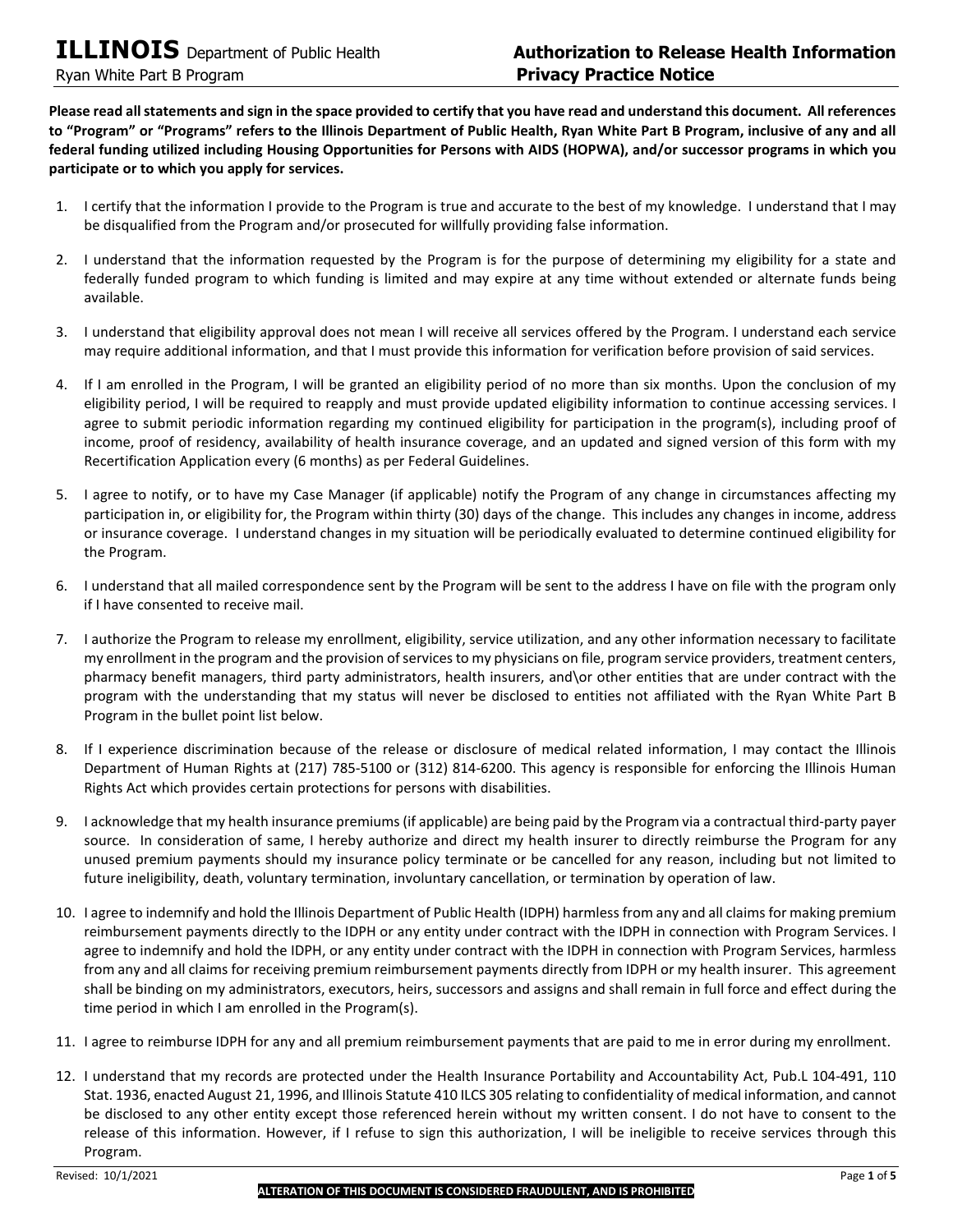- 13. I understand that I may revoke this authorization at any time in writing. However, the release shall remain valid for a period of 24 months from the date this form is signed, or until such time as I inform the administrator of the Program(s), in writing, of my wish to terminate services in the Program(s). I also understand that I will still be required to sign a new authorization form every 6 months to continue Ryan White Services. I also understand that each time I sign a new reauthorize on a 6-month basis for renewal purposes that any and all previous authorization(s) become null and void.
- 14. I authorize the Program to release information related to my enrollment, eligibility, service utilization, and any other information the program determines necessary to facilitate my enrollment into the program and the provision of services to the following entities:
	- a. Case Management providers funded by the Program. This includes but is not limited to both medical and non-medical case management providers, medical benefit coordinators/benefit specialists, client representatives, and peer navigators.
	- b. Certified Application Counselors (CAC) licensed under the authority of the Program.
	- c. Members of my medical care team including, but not limited to, the physicians, physician assistants, nurses, nurse practitioners, mental health providers, substance abuse providers, oral health care providers, and any professional staff working under their authority.
	- d. Entities with a grant or contractual relationship with the Program, including the grantee or contractor's sub-recipients/subcontractors in contractual relationships to carry out activities covered by the Program. This includes the Program's regional lead agencies, contracted community-based organizations, contracted dispensing pharmacy, and contracted third party payer for insurance premiums and client out of pocket medical costs.
	- e. Individuals or entities listed on my eligibility assessment as assisting me with my enrollment and eligibility.
	- f. IL Department of Insurance (insurance coordination), Employment Security (income verification), Health and Family Services (Medicaid verification), the Centers for Medicare & Medicaid Services and other program/sections within the IL Department of Public Health per Illinois Statute 410 ILCS 305.
	- g. Any grantee or subrecipient of any part of the Ryan White Care Act for the purposes of service coordination and to prevent duplication of information and services.
	- h. Entities employed or authorized by the IL Department of Public Health to conduct reengagement and outreach activities in instances when I may have a break in my enrollment to ensure I have not fallen out of medical care. These activities will take place during the **24 months covered by this authorization**.

THIS SECTION DESCRIBES HOW MEDICAL INFORMATION ABOUT YOU MAY BE USED AND DISCLOSED AND HOW YOU CAN GET ACCESS TO THIS INFORMATION. **PLEASE REVIEW IT CAREFULLY**.

**THIS SECTION GIVES YOU INFORMATION REQUIRED BY LAW** about the duties and privacy practices of the Illinois Department of Public Health's (IDPH) Ryan White Part B Program to protect the privacy of your personal health information.

When IDPH provides you with pharmaceutical and/or premium assistance, medical case management, mental or physical health, dental, or social services, IDPH receives and maintains personal health information about you. IDPH may also receive and maintain financial and billing information about you. To help IDPH provide these comprehensive core and supportive care services to you, IDPH may contract with companies, social service agencies, or individuals. These contractors may also receive and maintain your personal information. IDPH will use and share only the minimum necessary health information that our staff and contractors need to do their jobs. IDPH and its contractors are required by law to (1) maintain the privacy of protected health information; (2) to provide you with notice of IDPH's legal duties and privacy practices with respect to your protected health information; and (3) to notify affected individuals of a breach of unsecured protected health information.

This Notice describes how IDPH may use and disclose your information. It also describes your rights and IDPH's legal obligations with respect to your information. IDPH is required to follow the terms of this Notice until the Notice is replaced. IDPH reserves the right to change the terms of this Notice at any time. If IDPH makes changes to this Notice, the new Notice will be available in IDPH offices, upon request, and on our website: [https://dph.illinois.gov.](https://iladap.providecm.net/Content/docs/PrivacyPractice.pdf) Any changes to our practices will apply to all of your personal health information maintained by IDPH.

# **How IDPH May Use and Disclose Your Health Information**

IDPH may share your information without your authorization in the following ways: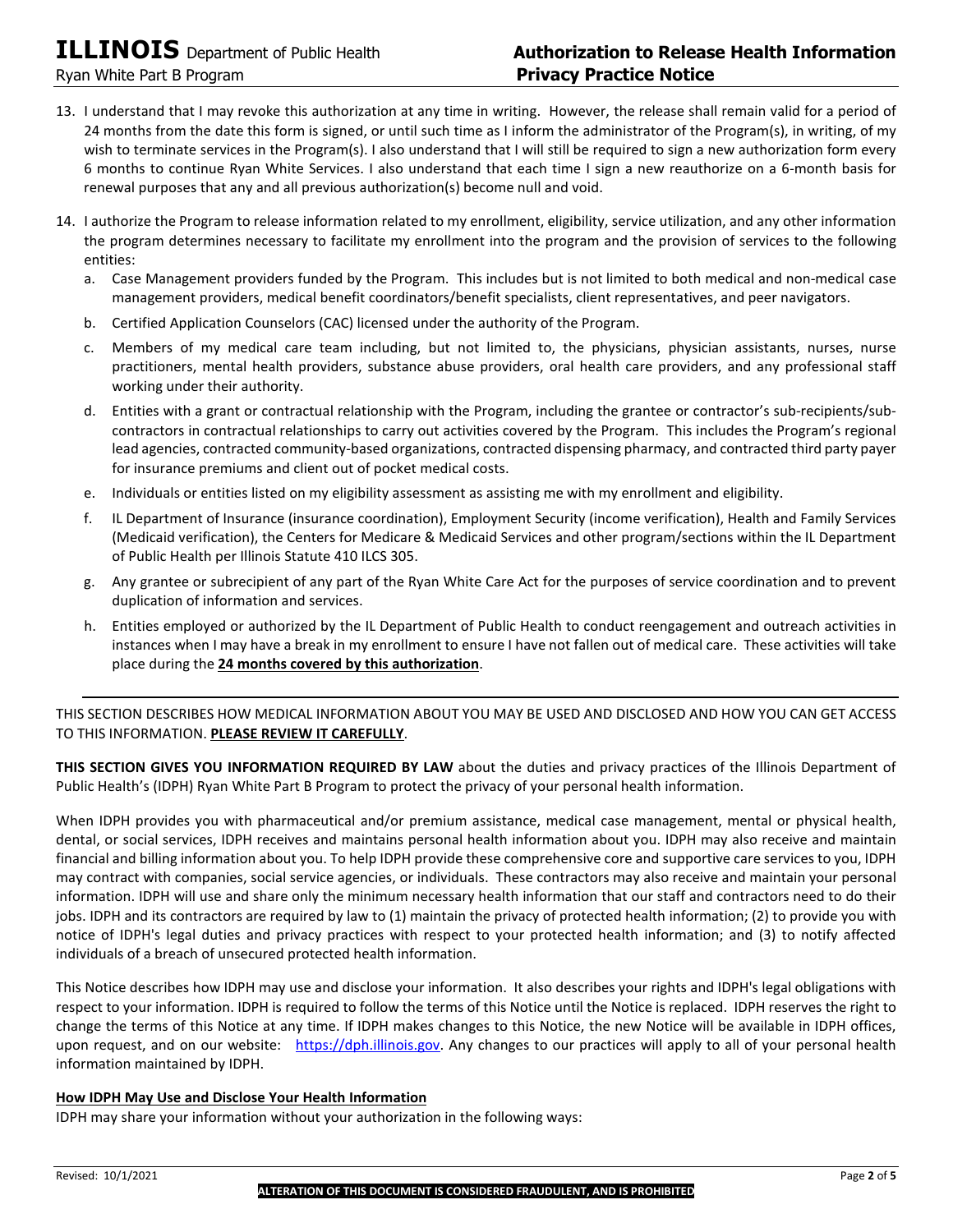**Treatment:** IDPH can use your health information and share it with other professionals who are treating you in order to enhance coordination of comprehensive care services. For example: IDPH may disclose your personal health information to your doctor, at the doctor's request, for treatment by your doctor.

**Payment:** IDPH can use and share your information for payment purposes. For example: IDPH may use or disclose your personal health information to provide eligibility information to your doctor when you receive treatment; to pay for claims for covered health care services; to pay for insurance premiums if eligible; to assist with payment of approved medical/pharmaceutical out-of-pocket costs; or to recover costs from other medical insurance or probate estates.

**Health Care Operations:** IDPH can use and share your health information for IDPH operations, to improve your care, and to contact you when necessary. For example: IDPH or its contractors may use or disclose your personal health information (1) to conduct quality assessment and improvement activities; (2) to review applications for services; (3) to engage in care coordination or case management; (4) to manage, plan or develop IDPH's services and budget; (5) to coordinate services with another public benefit program; (6) to create or provide individualized service or treatment plans; or (7) to cooperate with State and federal auditors.

**Health Services:** IDPH or its contractors may contact you to remind you of appointments or to give you information about treatment alternatives or other health-related benefits and services that may be helpful to you or your family.

IDPH is allowed, and in some instances required, to share your information in other ways such as for public health and research. IDPH must meet conditions in the law before it can share your information for these purposes.

**Public Health and Safety Issues:** IDPH can share health information about you with public health authorities for public health activities such as: preventing or controlling disease, injury, or disability; keeping vital records; avoiding a serious threat to the health or safety of a person or the public; and reporting suspected abuse, neglect, or domestic violence to governmental or social services agencies. IDPH also can share your health information with a governmental agency authorized to oversee government health care programs.

**Research:** IDPH can use or share your information for health research in limited circumstances where the information will be protected by the researchers.

**As Required by Law:** IDPH will share information about you if State or federal laws require it, including with the federal Health Insurance Portability and Accountability Act of 1996 (HIPAA) for a compliance review or complaint investigation or with a personal representative appointed by you or designated by law.

**Lawsuits and Legal Actions:** IDPH can share health information about you in response to a court or administrative order, or in response to a subpoena.

**Public Health Activities and Public Health Reporting:** IDPH is permitted to disclose protected health information for public health activities (such as surveillance and investigation), interventions and activities related to public health oversight; and to coordinate care and treatment with other IDPH Health Protection Entity's (e.g., Sexually Transmitted Disease Office) activities.

**Other Agencies:** IDPH can share your information with another agency administering a government program providing public benefits, with respect to eligibility or enrollment information, and to better coordinate, administer and manage government programs and for treatment and care coordination of the Department's program.

IDPH follows the HIPAA guidelines. IDPH also follows any federal or State law that gives greater privacy protections than HIPAA. For example, IDPH follows the Illinois Mental Health and Developmental Disabilities Confidentiality Act concerning mental health records, 740 ILCS 110; the Illinois Personal Information Protection Act which protects "personal information" that is not otherwise lawfully made available to the general public from federal, State, or local government records, 815 ILCS 530; the federal Confidentiality of Alcohol and Drug Abuse Patient Records Act concerning the disclosure of drug or alcohol information, 42 U.S.C §290dd-2; 42 CFR Part 2; and the federal Family Educational Rights and Privacy Act concerning the privacy of education records, 20 U.S.C. §1232g; 34 CFR Part 99; 34 CFR Part 99

# **Our Responsibilities:**

IDPH is required by law to maintain the privacy and security of your protected health information. IDPH will notify you as required by law when there is a breach of your unsecured protected health information. In some circumstances IDPH's business associate may provide the notification to you.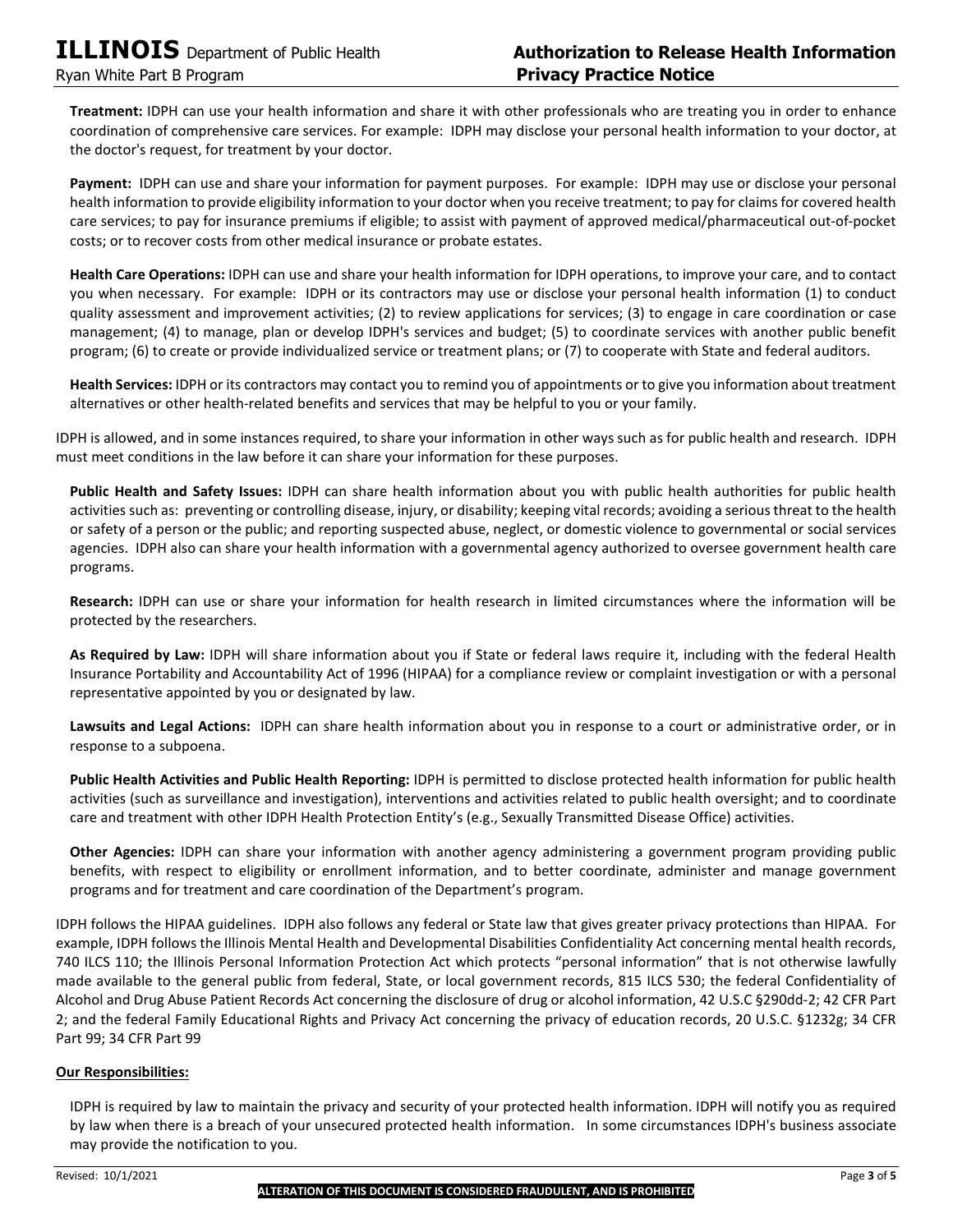IDPH must follow the duties and privacy practices described in this Notice and give you a copy of it.

IDPH will not use or share your information for any purposes not described in this Notice without your written permission. If you do authorize IDPH to use or disclose your health information, in most cases, you may revoke your written authorization at any time. Your revocation will be effective from the date IDPH receives the revocation. (Authorization and Revocation forms are available on IDPH's Ryan White Part B website.)

IDPH is required to obtain your authorization prior to using or disclosing psychotherapy notes, except under the limited treatment, payment, and health care exceptions of 45 CFR § 164.508(a)(2).

IDPH does not market or sell your protected health information. However, IDPH would be required to obtain your authorization prior to selling any of your protected health information or disclosing any of your protected health information for marketing purposes.

## **Your Rights:**

**Communicate Confidentially:** You can ask in writing that IDPH communicate with you by a reasonable alternative means or at a reasonable alternative location. For example, you may request that IDPH communicate with you by e-mail rather than by telephone, through a translator, or at home instead of your place of work. IDPH will agree to all reasonable requests.

**Request a Copy of this Privacy Notice:** You are entitled to a paper copy of this Notice at any time, even if you have agreed to receive the Notice electronically. An electronic version of this Notice of Privacy Practices is also available on the IDPH website: www.idph.state.il.us

**Inspect and Amend Protected Health Info:** You are entitled to inspect and copy your protected health information at any time. At the time of inspection, you may request an amendment to your information. IDPH reserves the right to deny your request for amendment.

**Choose Someone to Act on Your Behalf:** You may give someone a medical power of attorney, or a legal guardian may be appointed for you to exercise your rights and make choices about your health. Before IDPH takes any action, IDPH will confirm the person has this authority and can act on your behalf.

**Right to Accounting of Disclosures:** You are entitled to receive an accounting of disclosures of protected health information as provided by 45 C.F.R. 164.528.

**File a Complaint:** If you believe your privacy rights have been violated by IDPH, you have the right to complain to IDPH or to the Secretary of the U.S. Department of Health and Human Services. You may file a complaint with the IDPH Chief Privacy Officer, within 180 days of the suspected violation, at the address where you receive services listed below or you may file a complaint with the United States Department of Health and Human Services, Office for Civil Rights by sending a letter to 200 Independence Avenue, S.W., Washington, D.C. 20201; or calling 1-877-696-6775, or visiting [www.hhs.gov/ocr/privacy/hipaa/complaints/.](http://www.hhs.gov/ocr/privacy/hipaa/complaints/) IDPH will not retaliate against you for filing a complaint with either IDPH or with the U.S. Department of Health and Human Services.

**Your Choices:** You have the right to request that IDPH restrict the uses or disclosures of your protected health information to carry out treatment, payment, for health care operations. Your requests must be clearly expressed. IDPH is not required to agree to your requests. IDPH does not engage in fundraising. However, you may opt out of receiving any fundraising communication from IDPH.

### **Privacy Officer**

To request additional copies of this notice or to receive more information about IDPH's privacy practices or your rights, please contact the Chief Privacy Officer at the following address:

Illinois Department of Public Health 535 West Jefferson Street, Fifth Floor Springfield, IL 62761 Telephone – 217-557-2556